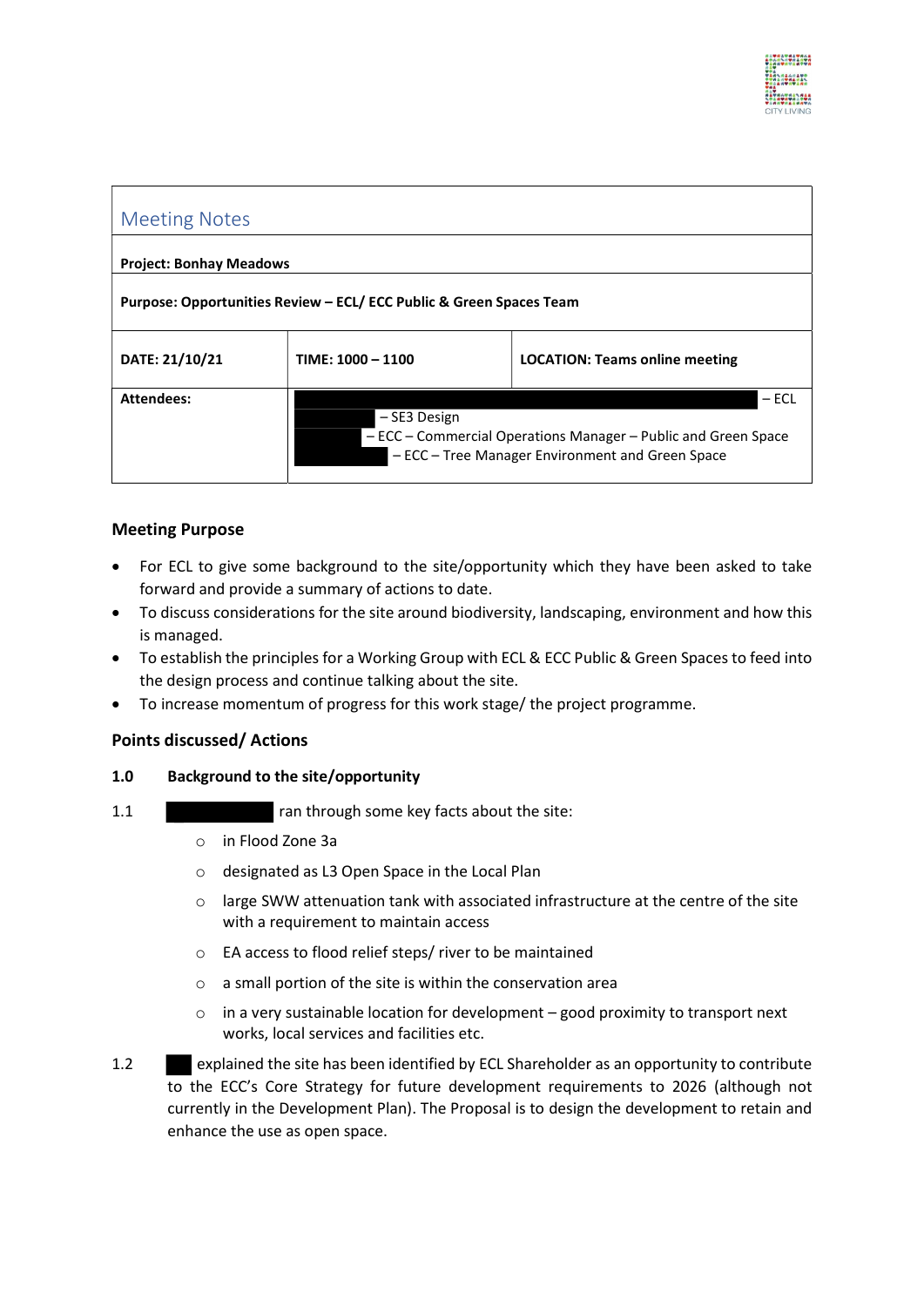

- 1.3 commented that a draft Planning Statement has been prepared. This highlights the planning 'gains' and policy considerations associated with development of the site.
- 1.4 showed SE3 Work Stage 1 Development Appraisal which sets out a 'vision' and potential layout and massing options for development of the site. emphasised that these drawings are simply to show a vision of what the site could be to start a discussion (buildings that create a façade for new public spaces, intimate, wildlife focused, leisure focused, make the waterfront more visible), highlighting that at this point 'everything is possible and the best idea wins'.
- 1.5 set out some of the ideas behind the vision for the new development as follows:
	- o to provide surveillance for the space, there is an ownership of the space
	- $\circ$  potential to incorporate ideas such as a community orchard allotments to allow the community to take ownership of the spaces and improve biodiversity
	- o to create access to the river (and offer more volume for flood relief)
	- o to create more opportunity for planting
	- o doesn't have to be high maintenance
	- o river access/ terraces could be used for temporary offers (mobile coffee stands, bring your boats down, local community can have events there)

### 2.0 Current Use of the site

- 2.1 noted that ECC have had some 'encampments' on the site, but other than that it is mainly dog walkers who use the flat land. There are occasional picnickers on the riverbanks. noted further that Public & Green Space are aware that there is a fair amount of anti-social behaviour on the flood relief steps, so development of this area could help reduce this.
- 2.2 reiterated the aspiration is to develop the site but retain open space areas for both the building occupants and the public.
- 2.3 explained she had a useful initial discussion with the EA Biodiversity Technical Officer ) and summarised the points raised by  $\Box$  in relation to the landscape work that has been done on the site. This work has been carried out by the EA as part of the Flood Improvements Scheme, with input from the FLOW CIC River Orchard Project to incorporate some fruit trees. The landscape improvements aim to address biodiversity (dry hay meadow planting to encourage habitats, rather than the previously cut grass on the meadow area and is part of a key pollinator network through the City) and also to make the site more accessible to the public (by installing a path through the trees at the centre of the meadow.)
- 2.4 Landscape maintenance  $\blacksquare$  has advised that the FLOW River Orchard Project trees are now managed by specific volunteers. The other trees and grassland is currently being managed/maintained under the landscape contract let for the EA flood works (for a period of 5 years – then most likely ECC responsible).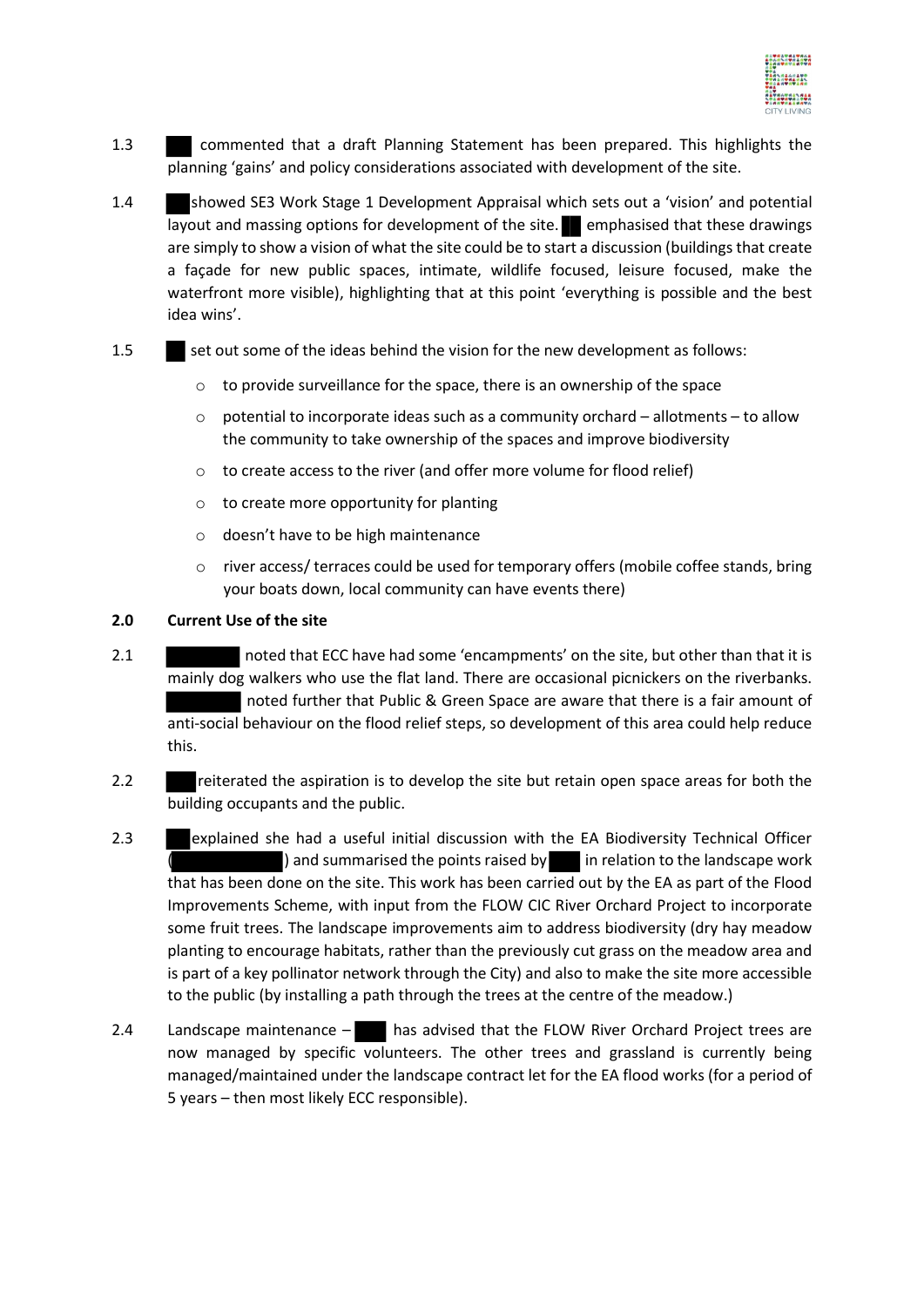

## 3.0 Trees

- 3.1 asked for comment in relation to trees on the site. noted that he is not that familiar with the site but is aware that there are quite a lot of Ash trees along the river edge (which could be vulnerable to Ash die-back disease). commented that has advised the trees on the site are a mix of semi-mature tall prunus (cherry, maple, willow). noted that in addition to these there are 5 or 6 new fruit trees two or three years old (some of which do not seem to have established very well.)
- 3.2 explained that advised that planting locations for the new trees were agreed with the residents of Princess of Alexandra Court to enhance their views.
- 3.3 noted the line of mature oak trees along the road edge wouldn't be touched (the tree survey undertaken on behalf of the EA for the Flood Defence Improvement works shows they have large RPA's) noted these mature Oak trees mostly likely offer the most significant biodiversity habitats on the site. These trees are a positive feature which also create a barrier from traffic on Bonhay Road.
- 3.4 said he could look at tree removals as part of the Working Group process, noting that 2:1 replacement would be ECC target. noted there is potential for the immature trees on the site to be re-located, potentially for urban 'pocket parks' within the City.
- 3.5 Trees obstructing views to the river  $-\blacksquare$  commented that new trees planted within the development site would need to be considered as generally people don't like trees blocking their views. commented that inclusion of trees is becoming even more important in the changing climate as they can provide shade etc. but agreed with  $\blacksquare$  that choosing the right type of tree during the design process is important.

#### 4.0 Public & Green Space comments/ opportunities

4.1 noted he particularly liked the use of the river in the proposals, and the concept of expanding the leisure facilities that are further upstream, all of which builds on aspiration to establish/ develop the amenity use of the site.

 commented that currently Bonhay Meadow is at the end of the towpath route along the river and suggested that if development means it becomes a destination with something positive on the site it could be a really good reason for the public to visit. Public & Green Space can see this project is an opportunity to increase public use of the area by thinking of it as a destination, rather than the point where the path effectively just runs out.

suggested that potentially the 'barbeque facilities' concept ECC have been rolling out to draw people into parks in the City could work here.

4.2 Green Roofs – asked whether the scheme was considering 'green' roofs on the buildings to enhance biodiversity. advised this is something we are considering, noting however, the current view is that swales/water gardens within the landscape could provide a better result for new habitats. explained one downside of putting a green roof on a building is that it needs maintenance (you have to get people up there to take care of them) The main benefit is attenuation, rather than enhanced biodiversity since green roofs are usually planted with sedum since they are exposed to wind and rain up high.)